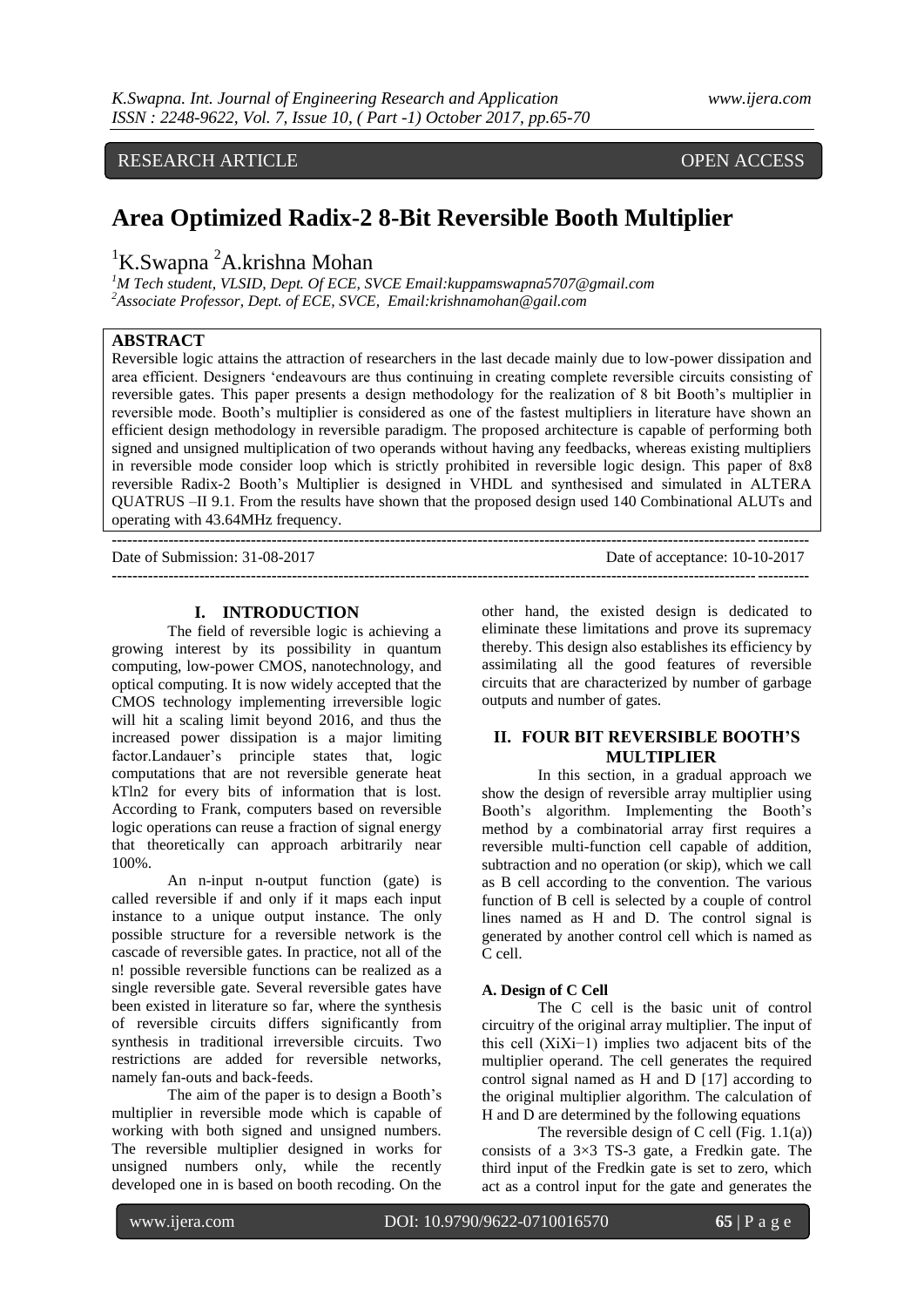product (after complementing the first input) of other two inputs (denoted as "D"). The third output of the TS-3 Gate is the control signal H. The block diagram of Fig. 3.1(b) shows the input and output line of C cell. The direct quantum realization of the C cell tenders a quantum cost of 7 as the quantum cost of 3×3 TS-3 Gate and Fredkin Gate is 2 and 5, respectively. However, it will produce a quantum cost of 4 if we design according to the one shown in Fig. 3.1(c).



#### **Figure 1.1 (a) Gates used in 'C' Cell (b) 'C' cell as a block diagram with input and output (c) Quantum circuit for 'C' cell, where QC is 4**

 $(c)$ 

#### **B. Design of B Cell**

The B cell is a multi-function cell, where various functions include addition, subtraction, no-operation. These functions are defined by the following logic equations:

---------------(1)

Here Z is the result of addition or subtraction and Count indicates the carry output. The cell operates on three operands **a, b, c** where **a** is the propagated result from a previous B cell, **b** is a multiplicand bit and c is the carry-in bit. H and D are the control signal generated by the corresponding C cell.

When HD=10, these equations reduce to the usual full adder equations:

-------------(2) 

On the contrary, when HD=11, the equations are converted to the corresponding full-subtracter equations:

$$
Sum = a \oplus b \oplus c \qquad \text{---}(3)
$$

$$
C_{out} = \overline{a}b + \overline{a}c + bc
$$

When H=0, Z becomes **a** and the carry lines play no role in the final result.Table 1 summarizes the function of this cell.

**Table 1: values of H & D and their corresponding Functions**

| н |   | <b>Function</b>                |
|---|---|--------------------------------|
|   |   |                                |
|   |   | Z=a (no operation)             |
|   |   |                                |
|   | 0 | $C_{out}Z = a + b + c$ (add)   |
|   |   |                                |
|   |   | $C_{out}Z = a - bc$ (subtract) |
|   |   |                                |

The B cell is designed (shown in Fig. 1.2) with the well-known TS-3 Gate, MTSG, and Peres Gate. The MTSG Gate is a 4×4 Reversible gate which itself provides a full adder realization when the control bit is zero. Although, the MTSG[15] is a modified version of TSG [3], due to complex input output relationship of TSG, the gate is very much inefficient in terms of quantum realization (e.g., QC(TSG)=13), while the QC of MTSG is less than half of the QC of TSG (e.g., QC(MTSG)=6). Hence, instead of using TSG gate, we use the modified TSG gate in our design methodology. The MTSG generates very simple output conserving the reversibility property.



**Figure 1.2 (a) Circuit diagram of B cell (G\* indicates the garbage output) (b) Block diagram of B cell**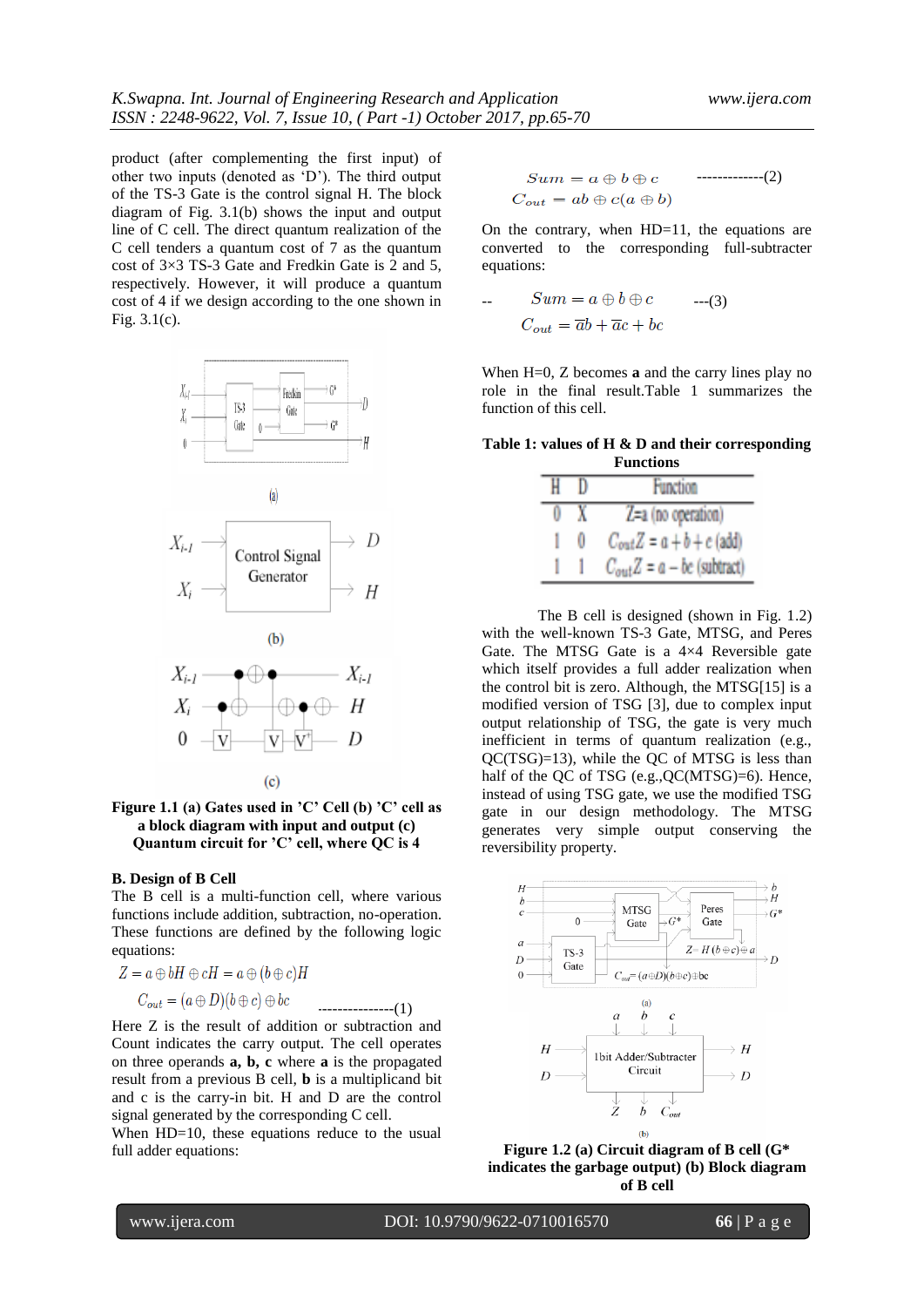In addition, providing 0 in the D input, we can easily realize the Full-adder from MTSG. In Fig. 1.2(a), the output of TS-3 gate is fed as input to the MTSG gate and also to the Peres gate. The required output Z is produced from the Peres gate and the carry out bit is produced from the MTSG gate. The control signal HD and the same multiplicand bit b used in this cell is regenerated as a byproduct to activate the next cell. Since fan out is prohibited in reversible circuit, this additional function is taken into concern of each B cell.

An  $n \times n$  reversible Booth's multiplier is realized by the existed B cell and C cell. The architecture of the n×n array multiplier, shown in Fig. 3.3 takes the form of a trapezium. All the C cells at the right together comprise the control circuitry. If  $X = Xn, Xn-1, Xn-2...$  X0 and  $Y = Yn$ , Yn−1, Yn−2 . . . Y0 denote the multiplier and multiplicand, respectively then the multiplier bits are fed to the C cells, and a implicit zero is added with the multiplier bits. There are total n rows and each row contains a C cell, hence the total n number of C cells are required in the design. The top most row of this two dimensional architecture contains (2n-1) B cells.

The second row consists of  $(2n-2)$  B cells. Continuing in this fashion the bottom line only contains n number of B cell. All the multiplicand bits are fed to the upper layer B cells (through the input line indicated by '**b**' in Fig. 1.2 ). The 'b' inputs of the left side of (n-1) B cells are set to the sign extended Y for addition and subtraction. The**a**inputs (indicates the result of sum or subtract from the corresponding upper layer cell) of the upper layer B cells and the carry inputs of the rightmost B cells are set to zero.

Multiplication Example by a 4×4 Reversible Booth"s Multiplier This section illustrates an example of multiplication by the existed design. It shows the value of each input and output line for every single cell for the particular example. Assume that the two operands are −3 and 5, and so the result should be −15. Obviously the negative input that is the multiplicand will be in twos complement form. Hence, multiplicand  $Y = 1101$  (in twos complement form), multiplier  $X = 0101$  (5), an implicit 0 is added, which becomes, X=01010 and they are fed into the C cells in the following manner.

 $01: HD=10$  implies add.

10: HD=01 implies subtract.

01: HD=10 implies add.

10: HD=01 implies subtract.

Thus, the  $4\times4$  circuit (shown in Fig. 3.4) generates 1110001,which is -15 in two"s complement.



**Figure 1.3**  $n \times n$  reversible Booth's multiplier



**Figure 1.4. 4***×***4 reversible Booth's multiplier**



**Figure 1.5.4**  $\times$  **4 reversible Booth's multiplier [3].** 

We also evaluate the 4*×*4 version of the existed Booth"s multiplier with the two existing designs. To compute the necessary parameters for a 4*×*4 array multiplier the instance of the generalized equations are taken and the calculation is carried out by putting the value of  $n = 4$ . Existing method of Bhardaj and Deshpande [4] do not provide any generalized equation to calculate the delay of a circuit, while the other method in [3] (shown in Fig. 6 for  $n=4$ ) uses fan out which is strongly prohibited in reversible logic design.

On the other hand, the existed circuit is designed avoiding the fan outs. The design of [4] also failed to preserve the constraint of reversible logic design, i.e., loop in circuit. The existed reversible multiplier works without using feedback and also can operate on both positive and negative numbers whereas the existing reversible multiplier work as serial multiplier. This achievement is obtained in expense of delay and preserving reversibility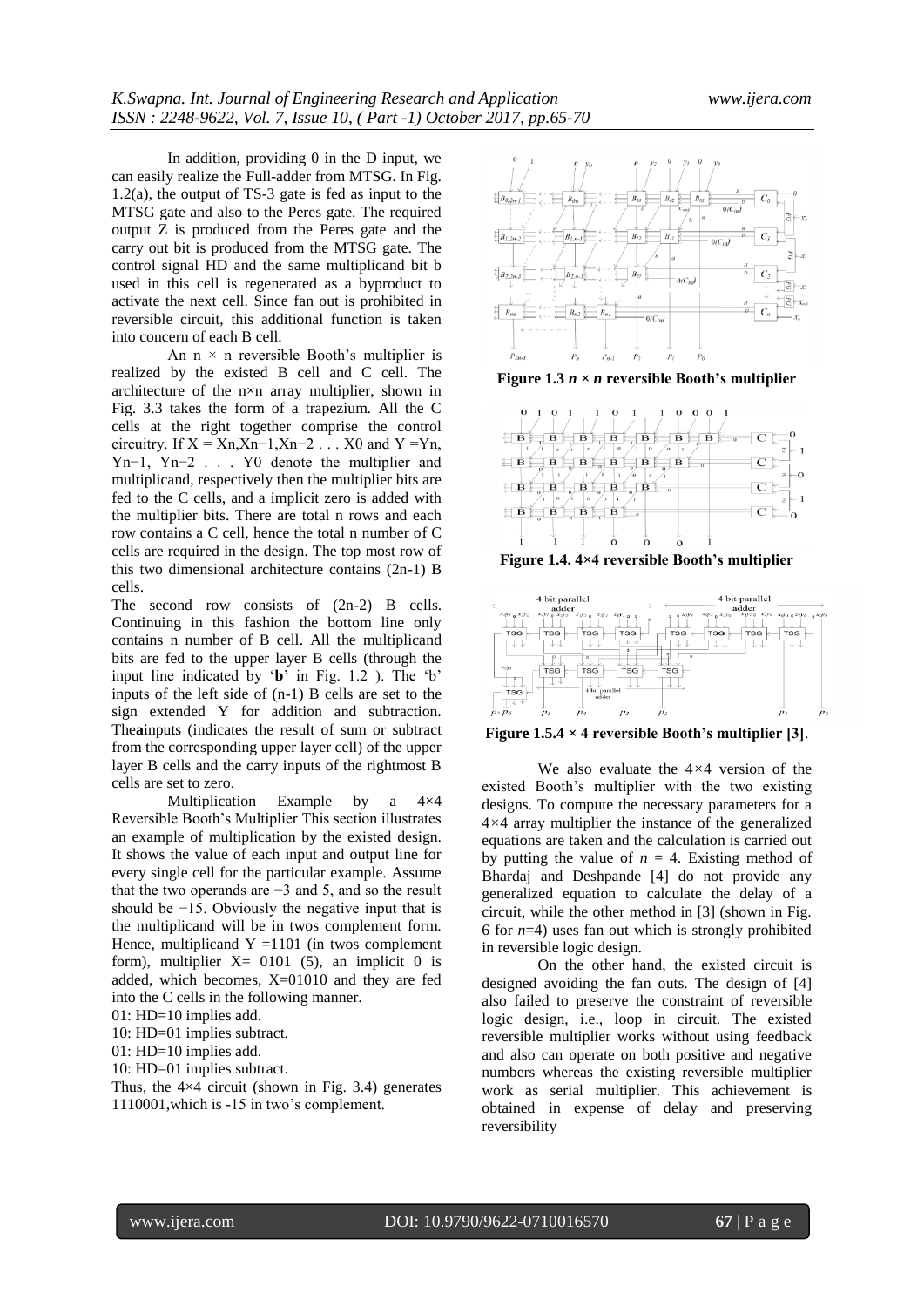## **III. PROPOSED DESIGN OF 8 BIT BOOTH MULTIPLIER**

An 8x8 reversible Booth"s multiplier is realized by the existed B cell and C cell.The architecture of the 8x8 array multiplier, shown in Fig.takes the form of a trapezium. All the C cells at the right together comprise the control circuitry. If X  $=$  X8,X8−1,X8−2 . . . X0 and Y =Y8, Y8−1, Y8−2. . . Y0 denote the multiplier and multiplicand, respectively then the multiplier bits are fed to the C cells, and a implicit zero is added with the multiplier bits. There are total 8 rows and each row contains a C cell, hence the total 8 number of C cells are required in the design. The top most row of this two dimensional architecture contains 7 B cells.

The second row consists of 6 B cells. Continuing in this fashion the bottom line only contains n number of B cell. All the multiplicand bits are fed to the upper layer B cells (through the input line indicated by 'b' in Fig.1.6 ). The 'b' inputs of the left side of  $7$ B cells are set to the sign extended Y for addition and subtraction. The a inputs (indicates the result of sum or subtract from the corresponding upper layer cell) of the

upper layer B cells and the carry inputs of the rightmost B cells are set to zero.



#### **Figure2.1: Proposed 8x8 Reversible signed Booth multiplier**

"Multiplication Example by a 8x8 Reversible Booth"s Multiplier This section illustrates an example of multiplication by the proposed design. It shows the value of each input and output line for every single cell for the particular example. Assume that the two operands are −67 and 42, and so the result should be −2814. Obviously the negative input that is the multiplicand will be in twos complement form. Hence, multiplicand  $Y = 10111101$  (in twos complement form), multiplier  $X = 010 10100 (42)$ , an implicit 0 is added, which becomes,  $X=0010$ 10100 and they are fed into the C cells in the following manner.

01: HD=10 implies add.

10: HD=01 implies subtract. 01: HD=10 implies add. 10: HD=01 implies subtract. Thus, the  $8x8$  circuit generates

111010100000010,which is -2814 in two"s complement as shown in fig 3.7 below.

|                             | $-67$             |            | 42          |             | $a_n$ $a_n$              |                   |               |                      | 1011                    | 1101         |                 |           |
|-----------------------------|-------------------|------------|-------------|-------------|--------------------------|-------------------|---------------|----------------------|-------------------------|--------------|-----------------|-----------|
|                             | $101 - 110$       |            | 0010 1010 0 |             |                          |                   |               |                      | 71.00                   | 0011         |                 | $- (x-c)$ |
| حد                          | 0000              | 0000       | OO1O        | $1010$ $C$  |                          |                   |               |                      |                         |              |                 |           |
|                             | 0000              | 0000       | 0001        | $O[O]$ $O$  |                          |                   |               |                      |                         |              |                 |           |
| $\rightarrow$               | O <sub>1</sub> OO | 0011       | 0001        | OIOI        |                          | $A - M$           |               |                      |                         |              |                 |           |
|                             | opio              | 0001       | 1000        | 1010        |                          | ASR               |               |                      | <b>CHES</b> CR<br>14211 | 0001<br>1101 |                 |           |
| $\rightarrow$               | 1601              | <b>HIO</b> | 1000        | 1010        | - 1                      | $A + M$           |               |                      | 11011110                |              |                 |           |
|                             | 1110              | 355.4      | 0100        | $O1O1$ $O$  |                          | 介当史               |               | 111.49               | 1111                    |              |                 |           |
| 4 <sub>5</sub>              | 0011              | QQ         | OIO         | Q Q Q       |                          | $A - M$           |               | 0100                 | 99.11                   |              |                 |           |
|                             | 0001              | 1001       | 0010        | $O0$   $O0$ |                          | <b>22 Cr</b>      |               | 9011                 | 0010                    | OOD1         | 145.85 5        |           |
| 5,                          | 1101              | OHO        | 0010        | 0010        |                          | $-24 - 24$        |               |                      |                         | 1911<br>1101 | 101<br>0110     |           |
|                             | 1110              | 1011       | 0001        | $0.001$ $O$ |                          | <b>ASR</b>        | 1110          | 1013                 |                         |              |                 |           |
| 6,                          | oolo              | 110        | 0001        | 0001        | $\circ$                  | $-4 - 85$         | 0100<br>0.001 | $00^{11}$<br>1.11.09 |                         |              |                 |           |
|                             | 0001              | 2111       | 0000        | 1000        | - 1                      | <b>ALR</b>        |               |                      |                         | OOD1<br>1011 | O[1]<br>1, 0, 1 |           |
| $\mathbf{L}$                | 1101              | $O$ 100    | 0000        | 1000        |                          | $26 + 10$         |               |                      |                         | 1101 0100    |                 |           |
|                             | 110               | 1010       | 0000        | 01000       |                          | <b>ASR</b><br>小女郎 |               |                      |                         |              |                 |           |
| $\mathcal{F}_{\mathcal{F}}$ | 13.3.5            | 0101       | 0000        | 00100       |                          | $\Rightarrow$     | $-2814$       |                      |                         |              |                 |           |
|                             | 0000 1010         |            | 1111        | 1110        | $\overline{\phantom{a}}$ | 受害した              |               |                      |                         |              |                 |           |

**Figure2.2: Example for 8x8 reversible signed booth multiplier**

| $\mathbb{R}$ | 15.525 ns<br>Master Time Bar. |      | + Pointer | 203ms     |        | Interval:          | $-13.5$ ns         | Start:                       |  | End               |  |
|--------------|-------------------------------|------|-----------|-----------|--------|--------------------|--------------------|------------------------------|--|-------------------|--|
| A            |                               |      | 20.0ns    | $40.0$ ns | 60.0ns | 80.0 <sub>ns</sub> | $100.0 \text{ ns}$ | 120.0 ns  140.0 ns  160.0 ns |  | 180.0 ns 200.0 ns |  |
| ¥            |                               | Name | 15.525 ns |           |        |                    |                    |                              |  |                   |  |
| $(\hat{z})$  |                               | Ξx   |           |           |        |                    |                    |                              |  |                   |  |
| 里            | iiP5                          | Ŧ    |           |           |        |                    |                    |                              |  |                   |  |
| Ä            | a                             | 国,   |           |           |        |                    |                    |                              |  |                   |  |
|              | 48.                           |      |           |           |        |                    |                    |                              |  |                   |  |

**Figurer:2.3 Simulation Results for 4 bit booth multiplier using TSG gate**

The above figure is Simulation Results for 4 bit booth multiplier using TSGgate..WhenX=5(0101),Y=2(0010),4(0100),6(01 10) and 8(1000) signal are given to 4 bit multiplier using TSG gate the output of multiplier generates10(0001010),20(0010100),30(0011110) and 40(0101000) respectively.

| <b>Flow Status</b>           | Successful - Thu Apr 27 23:38:37 2017        |
|------------------------------|----------------------------------------------|
| <b>Quartus II Version</b>    | 9.1 Build 350 03/24/2010 SP 2 SJ Web Edition |
| <b>Revision Name</b>         | <b>Booth</b>                                 |
| <b>Top-level Entity Name</b> | Booth <sub>8</sub>                           |
| Family                       | Stratix II                                   |
| Met timing requirements      | <b>Yes</b>                                   |
| Logic utilization            | $2\%$                                        |
| Combinational ALUTs          | 140 / 12.480 (1 %)                           |
| Dedicated logic registers    | 0/12,480(0%)                                 |
| <b>Total registers</b>       | 0                                            |
| <b>Total pins</b>            | 46 / 343 (13 %)                              |
| <b>Total virtual pins</b>    | n                                            |
| Total block memory bits      | 0/419,328(0%)                                |
| DSP block 9-bit elements     | 0/96(0%)                                     |
| <b>Total PLLs</b>            | 0/6(0%)                                      |
| <b>Total DLLs</b>            | 0/2(0%)                                      |
| Device                       | EP2S15F484C3                                 |
| <b>Timina Models</b>         | Final                                        |

#### **Figurer:2.48 bit booth multiplier design summary**

The above figure is representation of design summary for 8bit booth multiplier design summary.. The above 4bit booth multiplier takes 140 combinational ALUTs and totally 46 Input and output pins to functioning the 4bit booth multiplier. The above 4bit booth multiplier takes <1% logic utilization with device used is EP2S15F484C3 and this design has not been used any memory and DSP elements.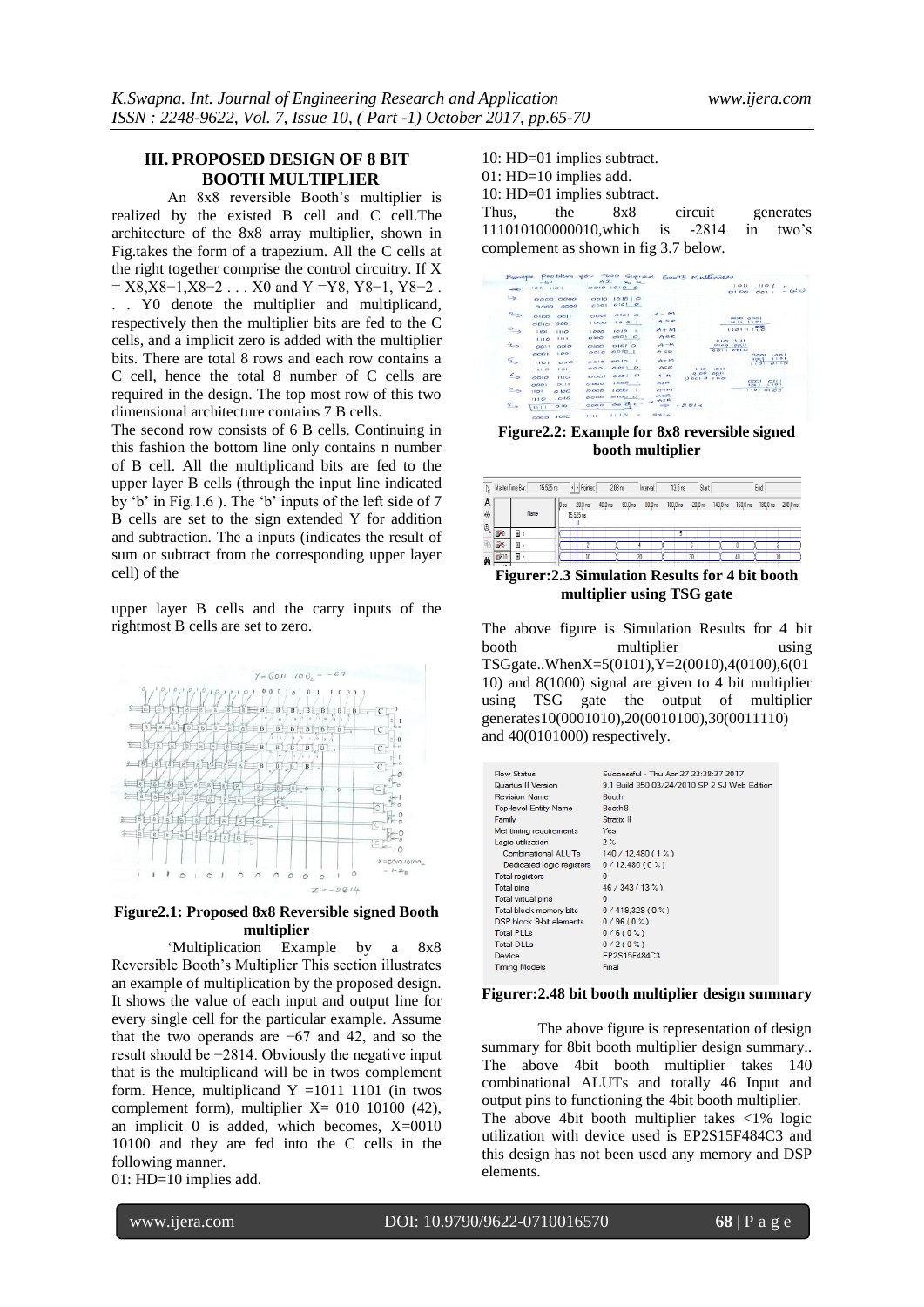

**multiplier**

The above figure is Simulation Results for 8 bit booth multiplier. When  $X=42(00101010)$ ,  $Y=$ 67(10111101) signals are given to 8 bit multiplier the output of multiplier generates 2"c form output is -2814(0000 1010 1111 1110).

| <b>Timing Analyzer Summary</b>                                                                                    |     |      |                |  |  |  |  |  |  |  |  |  |
|-------------------------------------------------------------------------------------------------------------------|-----|------|----------------|--|--|--|--|--|--|--|--|--|
| Required<br>  Actual<br>  From<br>  Clock<br>alled.<br>$ $ From $ $ To $ $<br>Slack<br>ype<br><b>Time</b><br>`ime |     |      |                |  |  |  |  |  |  |  |  |  |
| Worst-case tpd                                                                                                    | N/A | None | 22.913 ns y[2] |  |  |  |  |  |  |  |  |  |
| Total number of failed paths                                                                                      |     |      |                |  |  |  |  |  |  |  |  |  |
|                                                                                                                   |     |      |                |  |  |  |  |  |  |  |  |  |

**Figurer:2.6Timing analysis for 8 bit booth multiplier**

#### **IV. CONCLUSION**

This paper presents a Radix-2 Booth"s Multiplier implementation using Reversible Gates. A full design of 4x4 reversible array multiplier is existed which is based on the conventional irreversible design. The evaluation of the proposed circuit is performed from all the aspects of reversible logic. The proposed reversible multiplier architecture outperforms the existing design in terms of design methodology by preserving the constraints of reversible logic synthesis. The key achievement of the proposed design is capable of working with both signed and unsigned numbers, which is not present in the existing circuits considered in this paper. This paper of 8x8 reversible Radix-2 Booth"s Multiplier is designed in VHDL and synthesised and simulated in ALTERA QUATRUS –II 9.1.From the results it is evident that the proposed design used 140 Combinational ALUTs and operating with 43.64MHz frequency. Current method is applied to the extension of the existed logic for Radix-4 approach.

#### **REFERENCES**

[1] R. Landauer, "Irreversibility and heat generation in the computing process," IBM J.

Res. Dev., vol. 5, no. 3, pp. 183–191, Jul. 1961.

- [2] M. P. Frank, "Introduction to reversible computing: Motivation, progress,and challenges," in Conference on Computing Frontiers, 2005, pp. 385–390.
- [3] H. Thapliyal and M. B. Srinivas, "Novel reversible multiplier architecture using reversible tsg gate," in IEEE Conference on Computer Systems and Applications, 2006, pp. 100–103.
- [4] K. Bhardwaj and B. M. Deshpande, "Kalgorithm: An improved booth"s recoding for optimal fault-tolerant reversible multiplier," in VLSI Design, 2013, pp. 362–367.
- [5] H. H. Babu, R. Islam, A. R. Chowdhury, and S. M. A. Chowdhury, "Reversible logic synthesis for minimization of full-adder circuit," in Euromicro Symposium on Digital Systems Design, 2003, pp. 50–54.
- [6] H. H. Babu, R. Islam, S. M. A. Chowdhury, and A. R. Chowdhury, "Synthesis of fulladder circuit using reversible logic," in VLSI Design, 2004, pp. 757–760.
- [7] A. R. Chowdhury, R. Nazmul, and H. M. H. Babu, "A new approach to synthesize multiple-output functions using reversible programmable logic array," in International Conference on VLSI Design (VLSID), 2006, pp. 6–11.
- [8] S. Mitra and A. Chowdhury, "Minimum cost fault tolerant adder circuits in reversible logic synthesis," in International Conference on VLSI Design (VLSID), 2012.
- [9] R. P. Feynman, "Quantum mechanical computers," Optics News, vol. 11,no. 2, pp. 11–20, Feb 1985.
- [10] T. Toffoli, "Reversible computing," in Colloquium on Automata, Languages and Programming, 1980, pp. 632–644.
- [11] E. Fredkin and T. Toffoli, "Collision-based computing," vol. 21, pp.219–253, 1983.
- [12] A. Peres, "Reversible logic and quantum computers," Phys. Rev. A,vol. 32, pp. 3266– 3276, Dec 1985.
- [13] H. Thapliyal, S. Kotiyal, and M. B. Srinivas, "Novel bcd adders and their reversible logic implementation for ieee 754r format," in VLSI Design, 2006, pp. 387–392.
- [14] H. Thapliyal and M. B. Srinivas, "A novel reversible tsg gate and its application for designing reversible carry look-ahead and other adder architectures," in Asia-Pacific Conference on Advances in Computer Systems Architecture, 2005, pp. 805–817.
- [15] A. K. Biswas, M. M. Hasan, A. R. Chowdhury, and H. M. H. Babu, "Efficient approaches for designing reversible binary